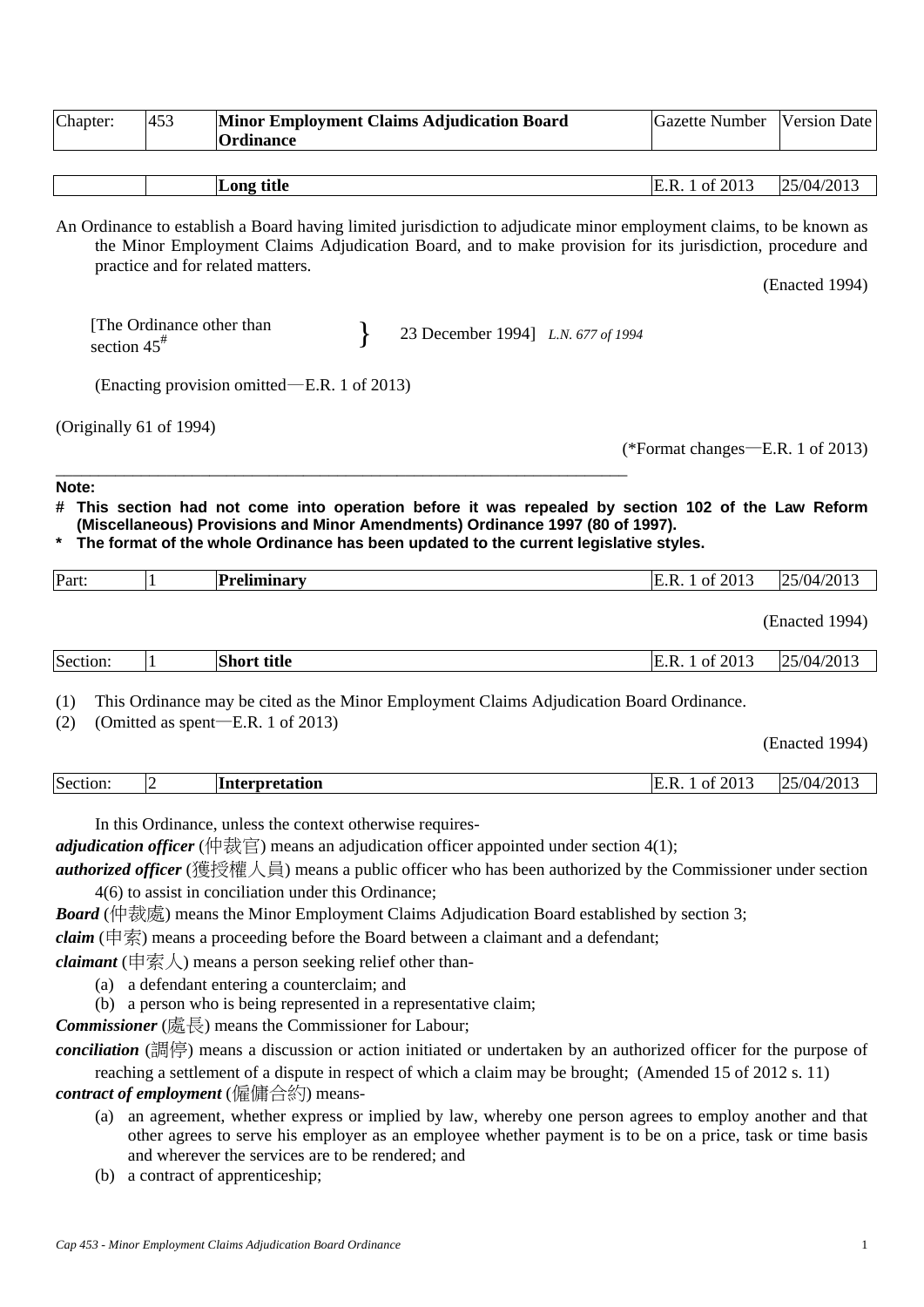*defendant* (被告人) means a person against whom relief is sought by a claimant other than-

- (a) a person against whom relief is sought by way of counterclaim; and
- (b) a person who is being represented in a representative claim;

*employee* (僱員) means a person who has agreed to serve as an employee under a contract of employment;

*Labour Tribunal* (勞資審裁處) means the Labour Tribunal established by section 3 of the Labour Tribunal Ordinance (Cap 25);

*party* (當事人) means a claimant or defendant and any person joined as a third party;

*registrar* (案務主任) means the registrar of the Board;

*representative claim* (代表申索) means a claim brought in the name of one claimant on behalf of himself and one or more other claimants;

*Small Claims Tribunal* (小額錢債審裁處) means the Small Claims Tribunal established by section 3 of the Small Claims Tribunal Ordinance (Cap 338).

(Enacted 1994)

| Part: | <b>vof the Board</b><br>Constitution | $\degree$ 2013<br>ь<br>ΩŤ | /2013<br>$\sqrt{04}$ |
|-------|--------------------------------------|---------------------------|----------------------|
|       |                                      |                           |                      |

(Enacted 1994)

(1) There is hereby established a Board to be known as the Minor Employment Claims Adjudication Board.

- (2) The Board shall consist of such adjudication officers as may be appointed under section 4.
- (3) The Board shall have such jurisdiction and powers as are conferred on it by this or any other Ordinance.
- (4) Any power conferred on the Board by this Ordinance may be exercised by an adjudication officer.
- (5) All proceedings before the Board shall be inquired into, heard and determined by an adjudication officer sitting alone.

(Enacted 1994)

|  | Section: |  | Appointment of adjudication officers and other officers | E.R. 1 of 2013 | 125/04/201 |
|--|----------|--|---------------------------------------------------------|----------------|------------|
|--|----------|--|---------------------------------------------------------|----------------|------------|

- (1) The Commissioner may appoint such number of public officers as he considers necessary to be adjudication officers.
- (2) Subject to subsection (3), an appointment made under subsection (1) may be given retrospective effect.
- (3) No person appointed as an adjudication officer shall discharge any function as such before the date of the instrument by which he is appointed or before the requirements of section 17 of the Oaths and Declarations Ordinance (Cap 11) have been fulfilled. (Amended L.N. 650 of 1994)
- (4) There shall be attached to the Board a registrar and such number of deputy or assistant registrars, clerks and other officers as the Commissioner may consider necessary.
- (5) Any act which under this Ordinance or any other enactment is required or authorized to be done by the registrar may be performed by a deputy registrar or assistant registrar of the Board.
- (6) The Commissioner may authorize any public officer to assist in conciliation.

(Enacted 1994)

| Part. | . | . .<br>Ω1<br>____ | . . |
|-------|---|-------------------|-----|
|       |   |                   |     |

(Enacted 1994)

| Section: | <b>Jurisdiction of the Board</b> | 163<br>N | of 2013 03/03/2014 |
|----------|----------------------------------|----------|--------------------|
|          |                                  |          |                    |

(1) Subject to subsection (3), the Board shall have jurisdiction to inquire into, hear and determine the claims specified in the Schedule.

(1A) Without derogation from the generality of subsection (1), the Board shall have jurisdiction to inquire into, hear and determine a claim or counterclaim or set-off and counterclaim transferred to it under section 7 or 10 of the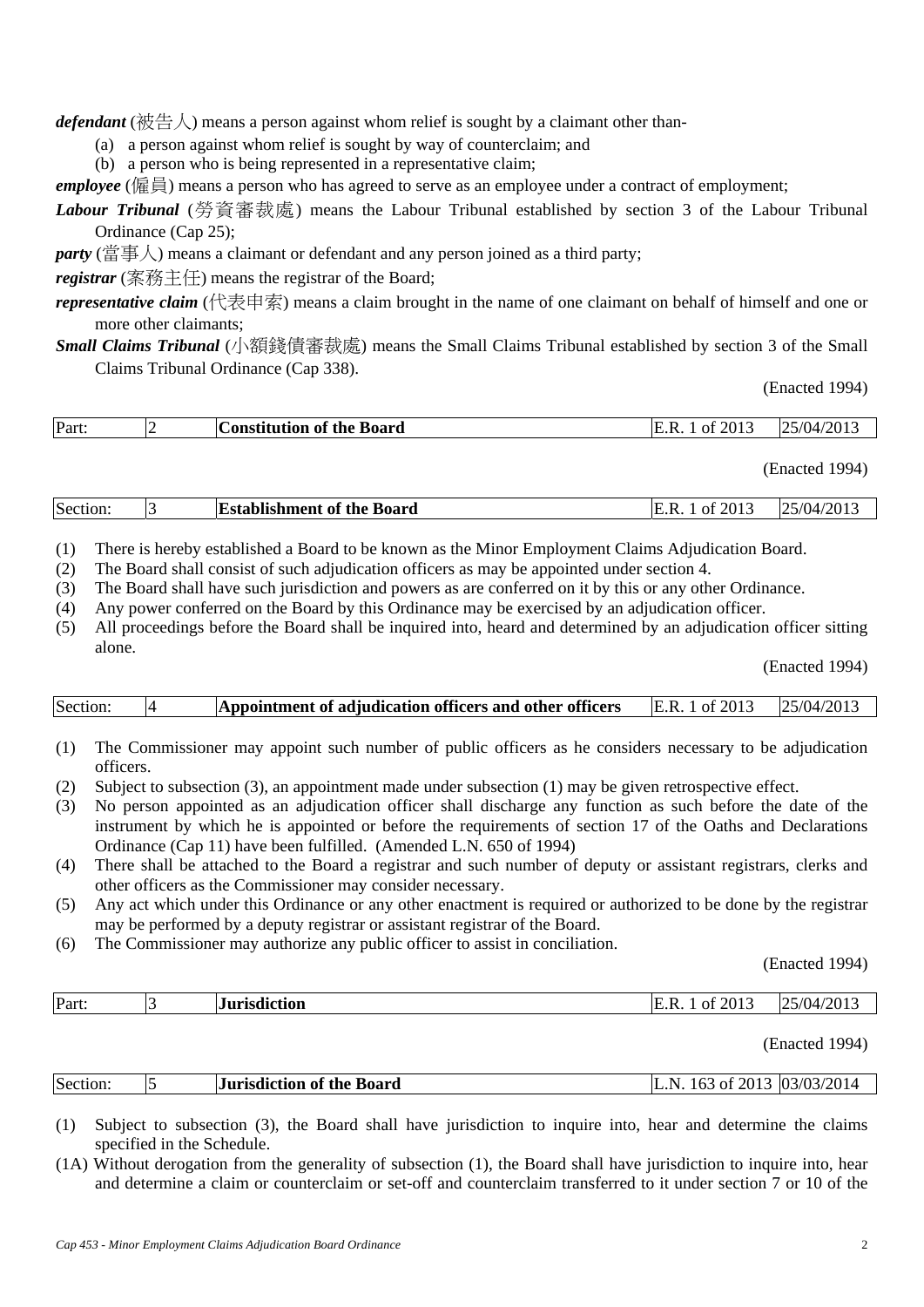Small Claims Tribunal Ordinance (Cap 338). (Added 28 of 1999 s. 18)

- (2) Save as is provided in this Ordinance, no claim within the jurisdiction of the Board shall be actionable in any court.
- (3) The Board shall not have jurisdiction to inquire into, hear or determine-
	- (a) any claim for a sum of money, or otherwise in respect of a cause of action, founded in tort whether arising from a breach of contract or a breach of duty imposed by a rule of common law or by any enactment; and
	- (b) any claim submitted to proof in a bankruptcy or winding up under the Bankruptcy Ordinance (Cap 6) or the Companies (Winding Up and Miscellaneous Provisions) Ordinance (Cap 32). (Amended 28 of 2012 ss. 912 & 920)

(Enacted 1994)

|  | Section: | Ib | Power to amend Schedule | 2013<br>- Ot<br>. .<br>ĸ | /2013<br>25/04<br>∠ |
|--|----------|----|-------------------------|--------------------------|---------------------|
|--|----------|----|-------------------------|--------------------------|---------------------|

The Commissioner may by notice in the Gazette amend the Schedule.

(Enacted 1994)

| Section: | imitation | 2013<br>0t<br>к | /2013<br>$\sim$<br>$\mathcal{L}$ .<br>(1)4/<br>، ب |
|----------|-----------|-----------------|----------------------------------------------------|
|          |           |                 |                                                    |

(1) Subject to subsection (2), the Board shall not have jurisdiction to inquire into, hear or determine a claim or part of a claim if the right of action arose more than 12 months before the date on which the claim is filed, unless the parties to the claim, by a memorandum signed by them and filed with the registrar, have agreed that the Board shall have jurisdiction.

- (2) When the right of action in a claim arose partly before and partly after the 12 month period of limitation prescribed by subsection (1), the Board may, with the consent of the parties, sever that part of the claim over which it has no jurisdiction and inquire into, hear and determine the part over which it has jurisdiction.
- (3) Nothing in this section shall preclude the institution of proceedings in the Small Claims Tribunal, the District Court or the Court of First Instance in respect of a claim which, by reason of the expiration of the limitation period prescribed by subsection (1), is not actionable in accordance with this Ordinance. (Amended 25 of 1998 s. 2)

(Enacted 1994)

| Section: |  | Declining jurisdiction | 201.<br>Ωt | '201.<br>1/(1)4 |
|----------|--|------------------------|------------|-----------------|
|----------|--|------------------------|------------|-----------------|

- (1) The Board may, at any stage of the proceedings, either of its own motion or upon the application of any party, decline jurisdiction if it is of the opinion that for any reason the claim should not be inquired into, heard and determined by it.
- (2) Without prejudice to the generality of subsection (1), where-
	- (a) a claim is brought by a claimant against a defendant; and
	- (b) the aggregate of the amount of-
		- (i) the claim mentioned in paragraph (a); and
		- (ii) a claim (if any) brought previously by the same claimant against the same defendant which is pending or being heard before the Board,

exceeds the monetary amount mentioned in the Schedule,

the Board may decline jurisdiction in relation to both such claims.

(3) The Board shall, when it declines jurisdiction under subsection (1) or (2), transfer the claim to the Labour Tribunal.

(Enacted 1994)

| Section:<br>$\sqrt{2}$ 1<br>IC<br>.<br><b>causes of action</b><br>Division<br>- ∩+⊤<br>ി<br>"''ZU<br>∠U⊥<br>. .<br>™U⊾<br>. د پ<br>. |
|--------------------------------------------------------------------------------------------------------------------------------------|
|--------------------------------------------------------------------------------------------------------------------------------------|

No claim shall be split or divided and pursued in separate proceedings before the Board for the sole purpose of bringing the sum claimed in each of such proceedings within the jurisdiction of the Board.

(Enacted 1994)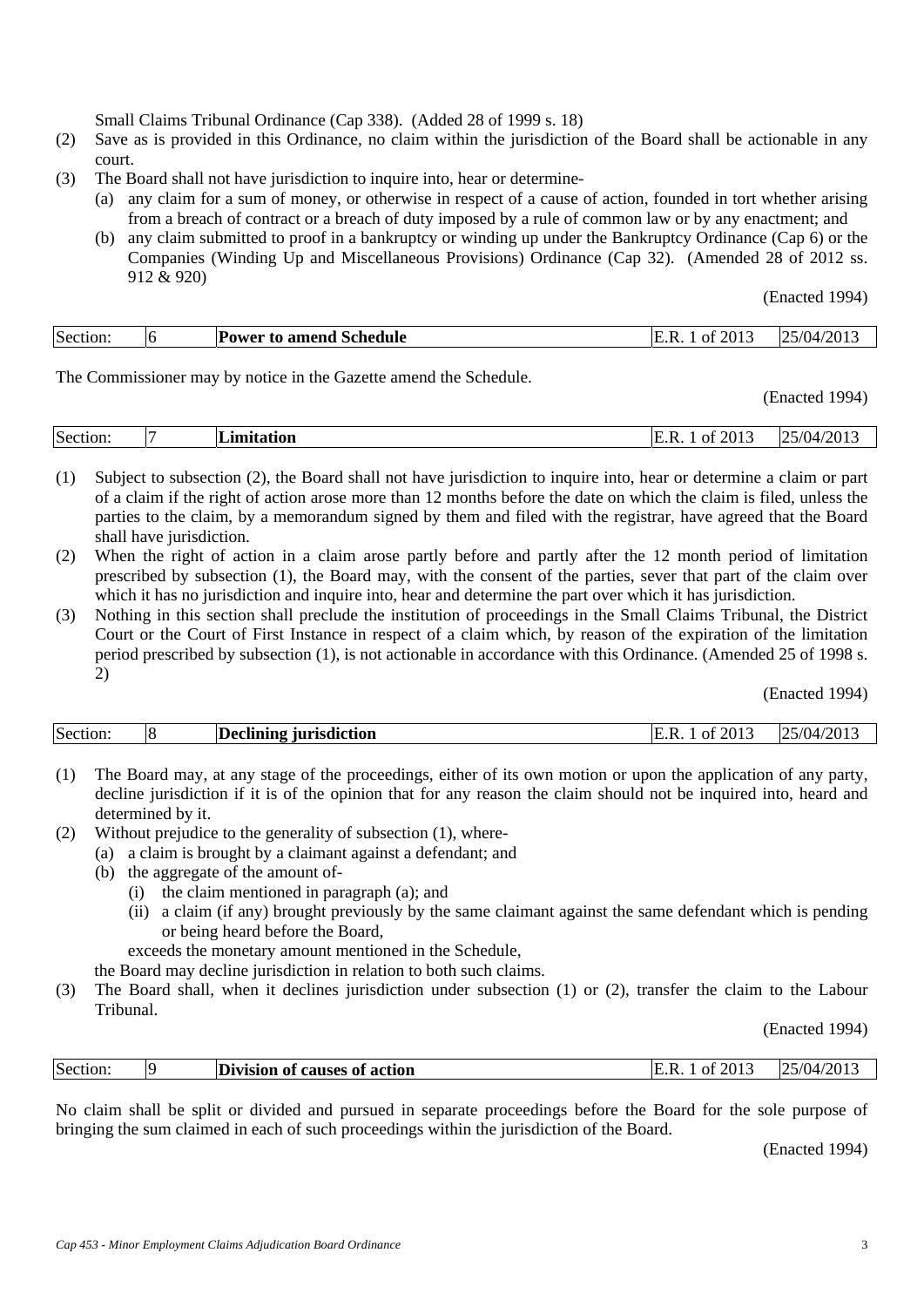| Section: | 10 | Abandonment of part claim to give Board jurisdiction | E.R. 1 of 2013 | 25/04/2013 |
|----------|----|------------------------------------------------------|----------------|------------|
|          |    |                                                      |                |            |

- (1) Where a claimant has a claim which exceeds the monetary amount mentioned in the Schedule and which, but for the excess, would be within the jurisdiction of the Board, the claimant may abandon the excess, and thereupon the Board shall have jurisdiction to inquire into, hear and determine the claim.
- (2) Where the Board has jurisdiction to inquire into, hear and determine a claim by virtue of this section-
	- (a) the claimant shall not recover in the claim an amount exceeding the monetary amount mentioned in the Schedule; and
	- (b) the award of the Board on the claim shall be in full discharge of all demands in respect of the claim.

(Enacted 1994)

| $T^{\prime}$<br>Section:<br>2013<br>$1/20$ <sup>+</sup><br>$\Delta$<br>$\sqrt{ }$<br>$^{\prime\prime}$<br>$\mathbf{A}$<br>Filing<br>claims<br>Ωt<br>IE.K<br>72<br>ZU 1.3<br>$\perp$ |
|-------------------------------------------------------------------------------------------------------------------------------------------------------------------------------------|
|-------------------------------------------------------------------------------------------------------------------------------------------------------------------------------------|

(1) A proceeding before the Board may be commenced by filing a claim with the registrar.

- (2) Subject to subsection (3), a claim shall-
	- (a) be in writing in either the English or Chinese language in such form as the registrar may, subject to section 12, specify; and
	- (b) be signed by each claimant.
- (3) The registrar may permit a claim to be made orally in either English or Chinese and shall cause it to be reduced to writing, in the language in which it is made, and shall supply a copy of the claim to the claimant.

(Enacted 1994)

| 74U<br>tents<br>лн<br>. <u>.</u> |  | Section: | .1 <sub>7</sub> | <u>—</u><br>claims<br>$\mathbf{m}$<br>$\ldots$ tant $\sim$<br>- OT | $  -$<br>ווזי<br>ь<br>Ωt | ി .<br>" قدن |
|----------------------------------|--|----------|-----------------|--------------------------------------------------------------------|--------------------------|--------------|
|----------------------------------|--|----------|-----------------|--------------------------------------------------------------------|--------------------------|--------------|

A claim shall contain-

- (a) the name and address of each claimant;
- (b) the name and address of each defendant;
- (c) a statement of the amount of money claimed by each claimant; and
- (d) such particulars of the claim as shall be reasonably sufficient to inform the defendant of the grounds for the claim and of the manner in which the amount claimed by each claimant has been calculated.

(Enacted 1994)

| Section: | $\vert$ 13 | Service of claim and notice of hearing | E.R. 1 of 2013 $ 25/04/2013 $ |  |
|----------|------------|----------------------------------------|-------------------------------|--|
|----------|------------|----------------------------------------|-------------------------------|--|

- (1) The registrar shall, when a claim has been filed-
	- (a) fix a date and place for hearing the claim; and
		- (b) cause a copy of the claim, together with a notice of the date and place of hearing, to be served on every party concerned in the manner specified in subsection (2).
- (2) Service of a copy of the claim and the notice of the date and place of hearing shall be effected-
	- (a) by delivering them personally to the parties concerned;
	- (b) by leaving them with some person for a party concerned at his last known place of residence or business;
	- (c) by sending them by post addressed to a party concerned at his last known place of residence or business; or
	- (d) in such other manner as the registrar may think fit.

(Enacted 1994)

|  | Section: |  | <b>Conciliation certificate and settlement</b> | 201.<br>R<br>- nt | $25/04/201$ , |
|--|----------|--|------------------------------------------------|-------------------|---------------|
|--|----------|--|------------------------------------------------|-------------------|---------------|

(1) The Board shall not hear a claim until a certificate signed by an authorized officer is filed with the registrar to the effect that-

(a) one or more of the parties have refused to take part in conciliation;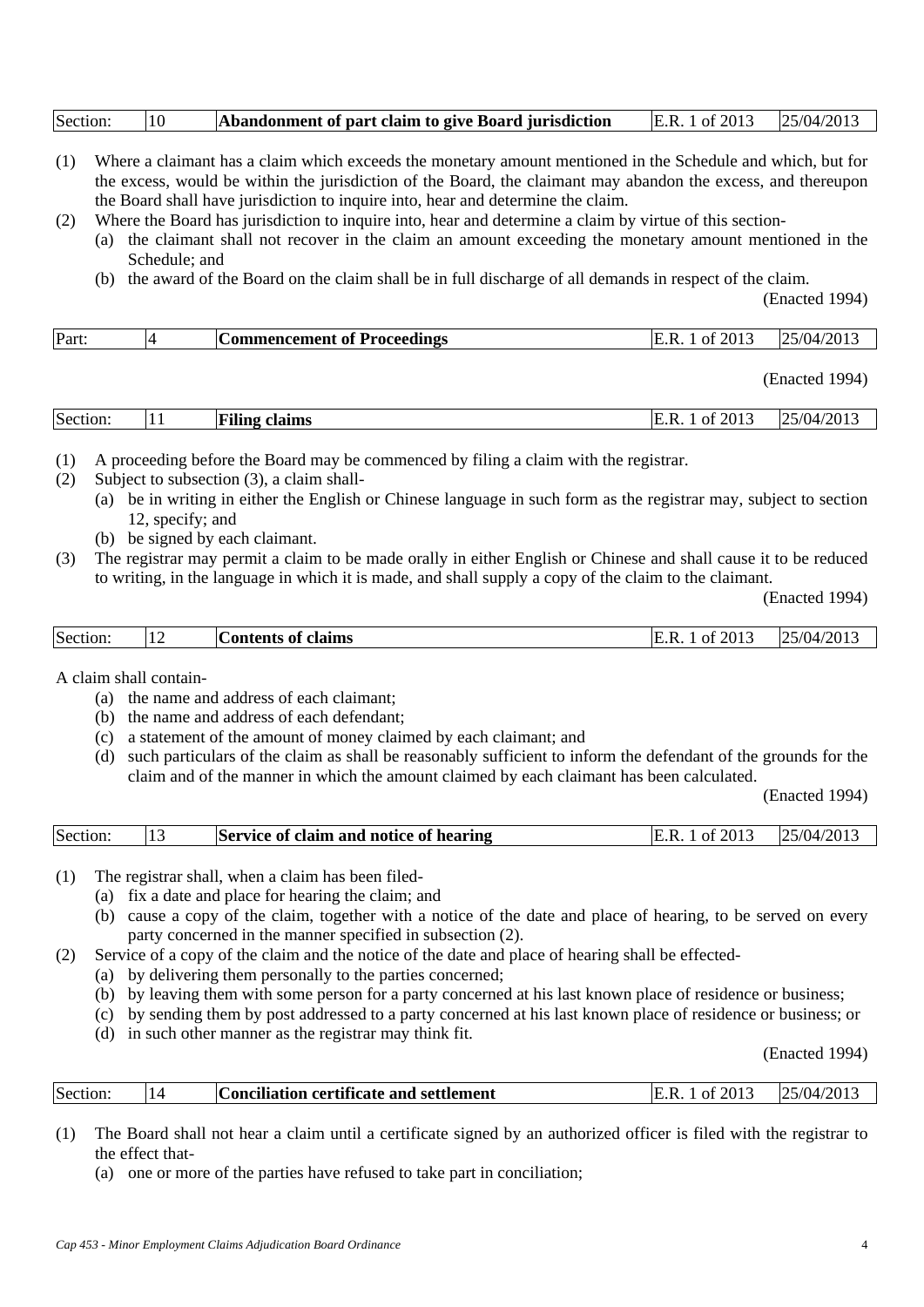- (b) conciliation has been attempted but no settlement has been reached;
- (c) conciliation is unlikely to result in a settlement being reached; or
- (d) conciliation may prejudice the interests of a party.
- (2) If a settlement of a claim is reached, the terms of the settlement shall be reduced to writing in such form as the registrar may specify and signed by the parties to the settlement.
- (3) A settlement, which has been reduced to writing and signed by the parties thereto, shall be filed with the registrar.
- (4) A settlement filed under subsection (3) shall be treated for all purposes as if it were an award of the Board.

| Section: | 14A | <b>Claims transferred from the Small Claims Tribunal</b> | E.R. 1 of 2013 $ 25/04/2013 $ |  |
|----------|-----|----------------------------------------------------------|-------------------------------|--|
|----------|-----|----------------------------------------------------------|-------------------------------|--|

- (1) Where a claim is transferred to the Board under section 7 of the Small Claims Tribunal Ordinance (Cap 338)-
	- (a) the claim shall upon such transfer be regarded for all purposes as a claim brought under this Ordinance;
	- (b) the requirements under this Ordinance that would have to be fulfilled in relation to the claim before it could be inquired into, heard and determined by the Board if it were a claim brought under this Ordinance shall, upon such transfer, be deemed to have been fulfilled in relation to the claim.
- (2) Where a counterclaim or set-off and counterclaim is transferred to the Board under section 10 of the Small Claims Tribunal Ordinance (Cap 338)-
	- (a) the counterclaim or set-off and counterclaim shall upon such transfer be regarded for all purposes as-
		- (i) a claim or counterclaim; or
		- (ii) a claim or set-off and counterclaim,
			- as the case requires, brought under this Ordinance;
	- (b) the requirements under this Ordinance that would have to be fulfilled in relation to the counterclaim or setoff and counterclaim before it could be inquired into, heard and determined by the Board if it were-
		- (i) a claim or counterclaim; or
		- (ii) a claim or set-off and counterclaim,

 as the case requires, brought under this Ordinance shall, upon such transfer, be deemed to have been fulfilled in relation to the counterclaim or set-off and counterclaim.

(Added 28 of 1999 s. 18)

| Part: | . . | <b>Practice and Procedure</b> | $\degree 2011$<br>К<br>O1 | -/2013<br>25/04/<br>$\mathcal{L}$ |
|-------|-----|-------------------------------|---------------------------|-----------------------------------|

(Enacted 1994)

|  | Section: |  | Hearing to be in public unless otherwise ordered | E.R. 1 of 2013 | 25/04/2013 |
|--|----------|--|--------------------------------------------------|----------------|------------|
|--|----------|--|--------------------------------------------------|----------------|------------|

The hearing of a claim shall be conducted in public unless the Board considers that in the interests of justice the hearing or any part of it should be in private, in which case it shall order accordingly.

(Enacted 1994)

| Section: | Keeping of summary of evidence, etc. | of 2013 | $25/04/201$ . |
|----------|--------------------------------------|---------|---------------|
|          |                                      |         |               |

The Board shall keep a summary of the evidence, submissions or statements made or given at the hearing.

(Enacted 1994)

| Section: | 16A | mguage | $\degree$ 201.<br>ΩŤ | /2013<br>$\overline{\phantom{a}}$<br>5/04 |
|----------|-----|--------|----------------------|-------------------------------------------|
|          |     |        |                      |                                           |

(1) The hearing of claims may be conducted in the English or Chinese language or both as the Board thinks fit. (2) Notwithstanding subsection (1)-

(a) any person who has a right of audience under section 22 may address the Board in any language;

(b) any witness testifying before the Board may testify in any language.

(Added 51 of 1995 s. 17)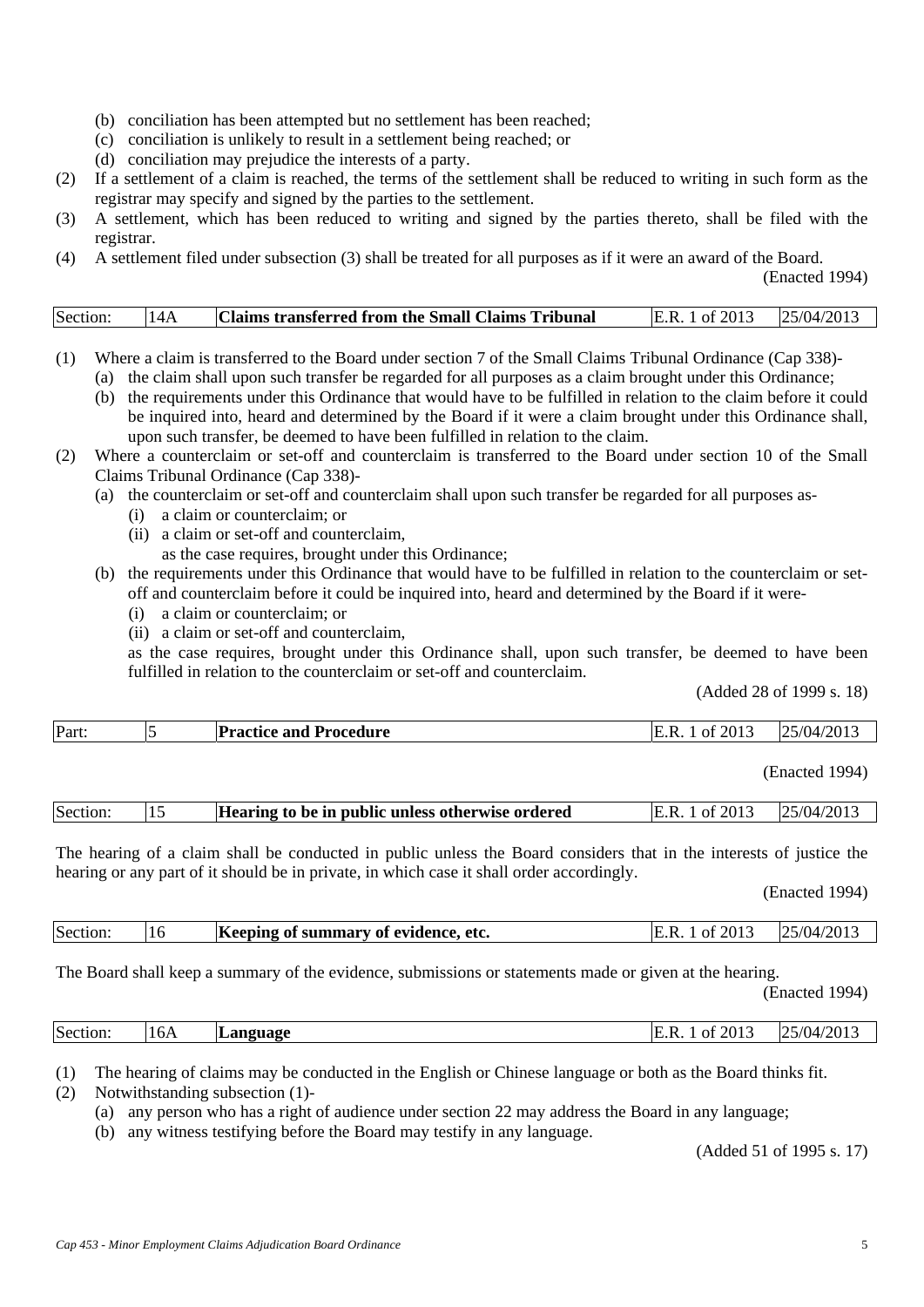| Section: |  | Hearing to be informal | f 2013<br>E.R.<br>0t | 25/04/2013 |
|----------|--|------------------------|----------------------|------------|
|----------|--|------------------------|----------------------|------------|

- (1) The hearing of claims in the Board shall be conducted in an informal manner.
- (2) The Board may order the production of any document, record, book of account or other exhibit which it considers relevant to the claim and put to a party or witness such question as it may think fit.
- (3) The Board may investigate any matter which it considers relevant to the claim, whether or not it has been raised by a party.

| Section: | $\overline{18}$ | <b>Failure of claimant to appear at hearing</b> | E.R. 25.4.2013 $ 25/04/2013 $ |  |
|----------|-----------------|-------------------------------------------------|-------------------------------|--|
|----------|-----------------|-------------------------------------------------|-------------------------------|--|

- (1) If, upon the hearing of a claim, the claimant does not appear, the Board may strike out the claim, without prejudice, however, to the restoration of such claim by the Board, on the application of the claimant, on such terms as it may think just.
- (2) An application under subsection (1) shall be made within 7 days after the hearing or such further period as the Board may allow.

(Enacted 1994)

| Section: | $ 19\rangle$ | Hearing of claims in the absence of defendant | E.R. 1 of 2013 $ 25/04/2013 $ |  |
|----------|--------------|-----------------------------------------------|-------------------------------|--|
|          |              |                                               |                               |  |

If a defendant fails to appear at the hearing of a claim by himself or by a representative referred to in section 22, the Board may, if it is satisfied that-

- (a) a copy of the claim and the notice of the date and place of hearing have been served on the defendant under section 13; and
- (b) the facts relating to the claim are sufficiently established,

inquire into, hear and determine the claim and make such award or order as it may think fit, notwithstanding the absence of the defendant.

(Enacted 1994)

| Section: | <b>20</b> | <b>Setting aside award or order made in absence of defendant E.R.</b> 1 of 2013 $\qquad$ 25/04/2013 |  |
|----------|-----------|-----------------------------------------------------------------------------------------------------|--|
|----------|-----------|-----------------------------------------------------------------------------------------------------|--|

- (1) Any award or order made by the Board under section 19 in the absence of a defendant at a hearing may be set aside by the Board, on the application of the defendant, on such terms as it may think just.
- (2) An application under subsection (1) shall be made within 7 days after the hearing or such further period as the Board may allow.

(Enacted 1994)

|  | Section: | . <u>. .</u> | nouncement of decision- | 201<br>H<br>ΩŤ | /2013<br>5/04 |
|--|----------|--------------|-------------------------|----------------|---------------|
|--|----------|--------------|-------------------------|----------------|---------------|

- (1) The adjudication officer shall deliver his determination of a claim and make such award or order thereon as he may think fit as soon as possible after the conclusion of the hearing of the claim.
- (2) The reasons for an award or order may be given orally or in writing as the adjudication officer may think fit.
- (3) An adjudication officer shall, when he has made an award or order orally, reduce it to writing as soon as possible, and in any case not later than 14 days after the date of the award or order.
- (4) Every written award or order shall be served by the registrar on the parties.
- (5) Service of a written award or order under subsection (4) shall be effected-
	- (a) by delivering it personally to the party to be served;
	- (b) by leaving it with some person for him at his last known place of residence or business;
	- (c) by sending it by post addressed to him at his last known place of residence or business; or
	- (d) in such other manner as the registrar may think fit.

(Enacted 1994)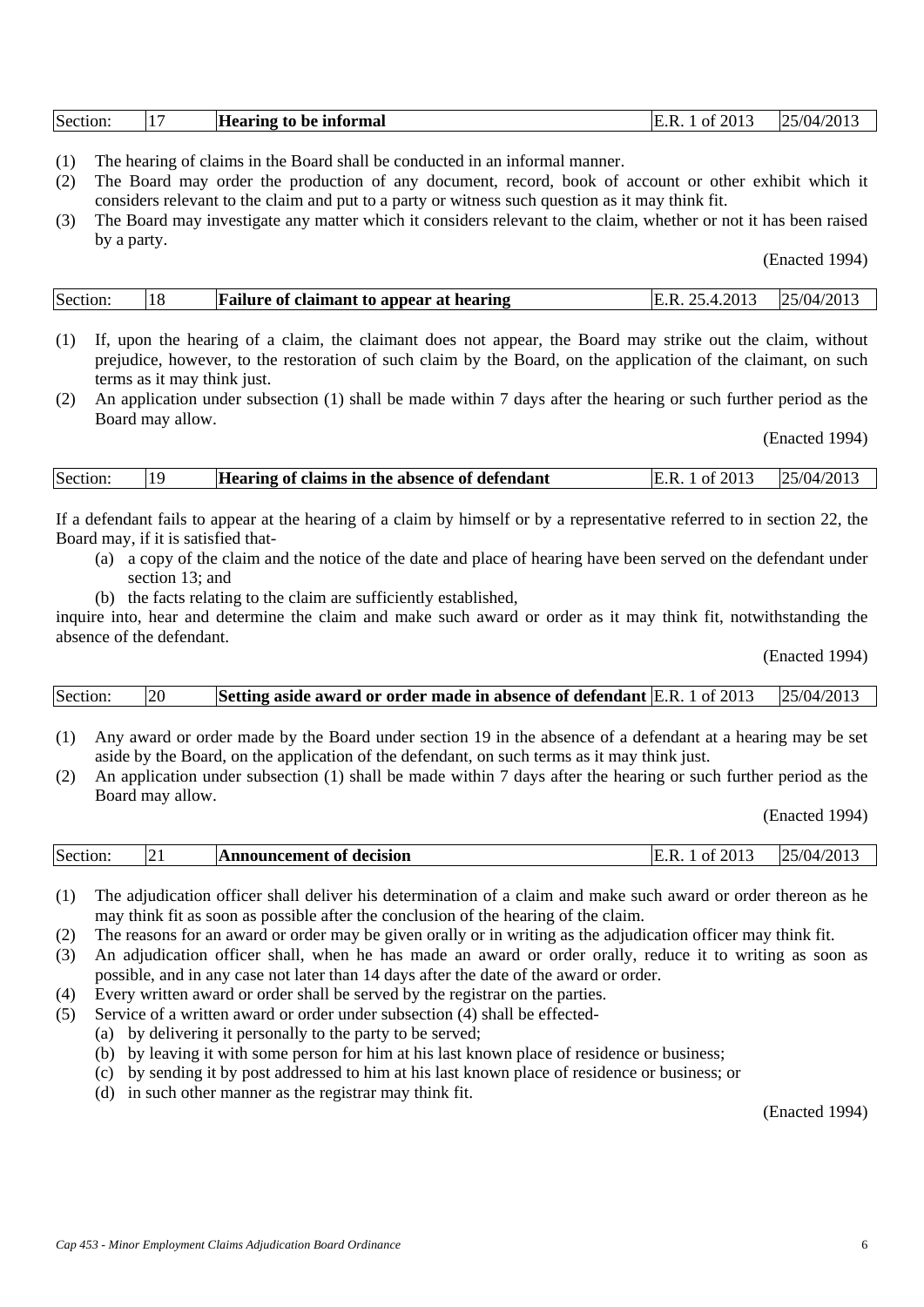| Section: | $\angle$ | <b>Right</b> of<br>audience | f 2013<br>F<br>. R<br>ОŤ | /2013<br>5/04<br>1 E |
|----------|----------|-----------------------------|--------------------------|----------------------|
|          |          |                             |                          |                      |

- (1) The following persons shall have a right of audience before the Board-
	- (a) any party;
	- (b) an officer or servant of a corporation who is authorized in writing by the corporation to appear as its representative, if the corporation is a party;
	- (c) a member of a partnership, if the persons comprising the partnership are parties;
	- (d) with the leave of the Board, an office-bearer of a trade union registered under the Trade Unions Ordinance (Cap 332) or of an association of employers who is authorized in writing by a party to appear as his representative.
- (2) No barrister or solicitor, including a barrister or solicitor who is a public officer, whether or not qualified to practise in a court in Hong Kong, shall have a right of audience before the Board unless he is acting on his own behalf as a party.

|--|

- (1) If 2 or more claims are filed and it appears to the Board that-
	- (a) a common question of law or fact arises in both or all of them;
	- (b) the claims arise out of the same cause of action; or
	- (c) it would be in the interests of justice to do so,
	- the Board may order that such claims be joined.
- (2) The power conferred by this section may be exercised notwithstanding that an inquiry into or hearing of 1 or more of the claims has been commenced.

(Enacted 1994)

| Section:<br>201.5<br>'201.<br>$^{\prime}$ (1) $\Delta$ ,<br>24<br><b>Representative claims</b><br>$\sim$ $+$<br>٠<br>$^{\prime}$<br>. |
|---------------------------------------------------------------------------------------------------------------------------------------|
|---------------------------------------------------------------------------------------------------------------------------------------|

- (1) Subject to subsection (2), if 2 or more, but not more than 5, persons have claims against the same defendant, such claims may be brought in the name of one of such persons as the representative of some or all of them.
- (2) The Board may, if at any stage of the proceedings it considers that the bringing of a representative claim may prejudice the defendant, order that the claims of all or any of the persons represented shall be inquired into, heard and determined separately.
- (3) Subject to subsection (4), each person represented in a representative claim shall be deemed to have authorized the representative on his behalf to-
	- (a) call and give evidence and make submissions to the Board on any matter arising during the inquiry into the claim;
	- (b) file affidavits, statements or other documents;
	- (c) agree to an adjournment or change of venue;
	- (d) agree to a settlement of the claim on such terms as he may think fit;
	- (e) amend the claim in respect of all or any of the individual claims or to abandon the claim; and
	- (f) act generally in as full and free a manner as such claimant could act himself.
- (4) The Board may, upon the application of a person represented in a representative claim, order that an authority deemed to be given under subsection (3) does not apply to the representative of that person.
- (5) The Board may, at any time before making an award, grant leave to any person to join as a person represented in a claim on such terms as it may think fit.
- (6) The Board may cause public notice to be given, in such manner as it may think fit, of the particulars of a representative claim which has been filed and of the date and place which have been fixed for the hearing of the claim.

(Enacted 1994)

| Section:<br>/2013<br>2013<br>defendants .<br>H<br>Ω1<br>ш<br>U<br>ت سے |
|------------------------------------------------------------------------|
|------------------------------------------------------------------------|

(1) If 2 or more persons are defendants to a claim, as partners or otherwise, a process may be served on any of them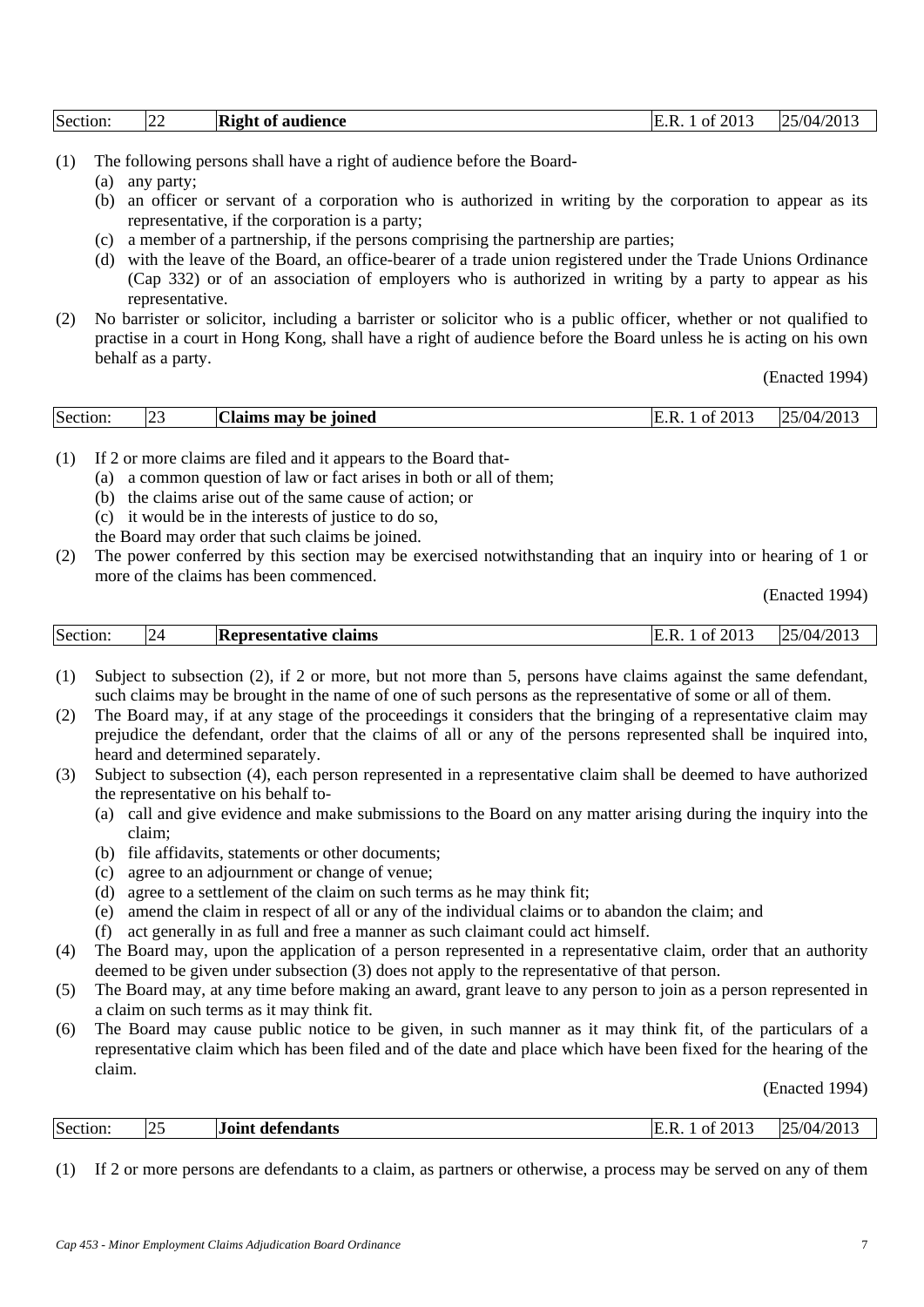and an award may be obtained and execution issued against any person so served notwithstanding that any other persons jointly liable may not have been served or been a party or may not be within the jurisdiction of the Board.

- (2) If an award is made against a person in accordance with subsection (1) and is satisfied by that person, he shall be entitled to recover before the Board contribution from any other person jointly liable with him.
- (3) An award obtained against a person in respect of his liability jointly with any other person shall not discharge such other person from liability under the award.
- (4) A person who is sued in respect of his liability jointly with any other person may set up any defence or counterclaim which he would have been entitled to set up if all the persons liable had been made defendants.
- (5) If 2 or more persons are joined as defendants, the claimant may obtain an award against any one or more of the defendants and may enforce the award without prejudice to his right to proceed with the action against any other defendant.

(Enacted 1994)

| Section: | <b>26</b> | IF.<br>lvidence | 2013<br>T.<br>ь<br>ОŤ | $1/201$ .<br>5/04 |
|----------|-----------|-----------------|-----------------------|-------------------|

- (1) The Board may at any time during the hearing of a claim allow a witness or a party to give evidence on oath or unsworn.
- (2) The rules of evidence shall not apply to proceedings before the Board, which may receive any evidence which it considers relevant.

(Enacted 1994)

| Section<br>$\degree$ 201.<br>∵osts<br>$\overline{\phantom{0}}$ |
|----------------------------------------------------------------|
|----------------------------------------------------------------|

- (1) Subject to subsection (2), the Board may at its discretion award to a party costs and expenses, which may include-
	- (a) any reasonable expenses necessarily incurred and any loss of salary or wages suffered by that party; and
	- (b) any reasonable sum paid to a witness for expenses necessarily incurred and any loss of salary or wages suffered by him,

in attending the hearing.

- (2) In making an award of costs under this section, the Board shall include a direction as to the amount to be paid by each party who is liable to pay costs.
- (3) An award of costs shall be enforceable in the same manner as any other award of the Board.

(Enacted 1994)

|  | Section. | $\cap$<br>$\angle$ | ; or vexatious claims<br>Frivolous | $20^{\circ}$<br>$\sim$<br>$^{\prime}$<br><b>′′′</b> | 201.<br>$^{\prime}$ () $\Delta$ , |
|--|----------|--------------------|------------------------------------|-----------------------------------------------------|-----------------------------------|
|--|----------|--------------------|------------------------------------|-----------------------------------------------------|-----------------------------------|

The Board may at any time dismiss a claim which it considers to be frivolous or vexatious on such terms as to payment of costs as it may think just.

(Enacted 1994)

| Section: | ס מ<br>$\overline{ }$ | <b>Adiournments</b> | 2013<br>-01<br>v<br>IE.K. | /2013<br>$^{\prime}/04$<br>ΩE<br>. |
|----------|-----------------------|---------------------|---------------------------|------------------------------------|
|          |                       |                     |                           |                                    |

The Board may at any time, either of its own motion or on the application of any party, adjourn the hearing of proceedings on a claim on such terms as it may think just.

(Enacted 1994)

| Part: | <b>Review and Appeal</b> | f 2013<br>Ωt<br>ь | 25/04/2013 |
|-------|--------------------------|-------------------|------------|
|       |                          |                   |            |

(Enacted 1994)

| Section: | 30 | <b>Review of awards and orders</b> | $\degree$ 201.<br>0Ť | 25/04/2013 |
|----------|----|------------------------------------|----------------------|------------|
|----------|----|------------------------------------|----------------------|------------|

(1) Except where a party has filed an application for leave to appeal and does not agree to withdraw the application,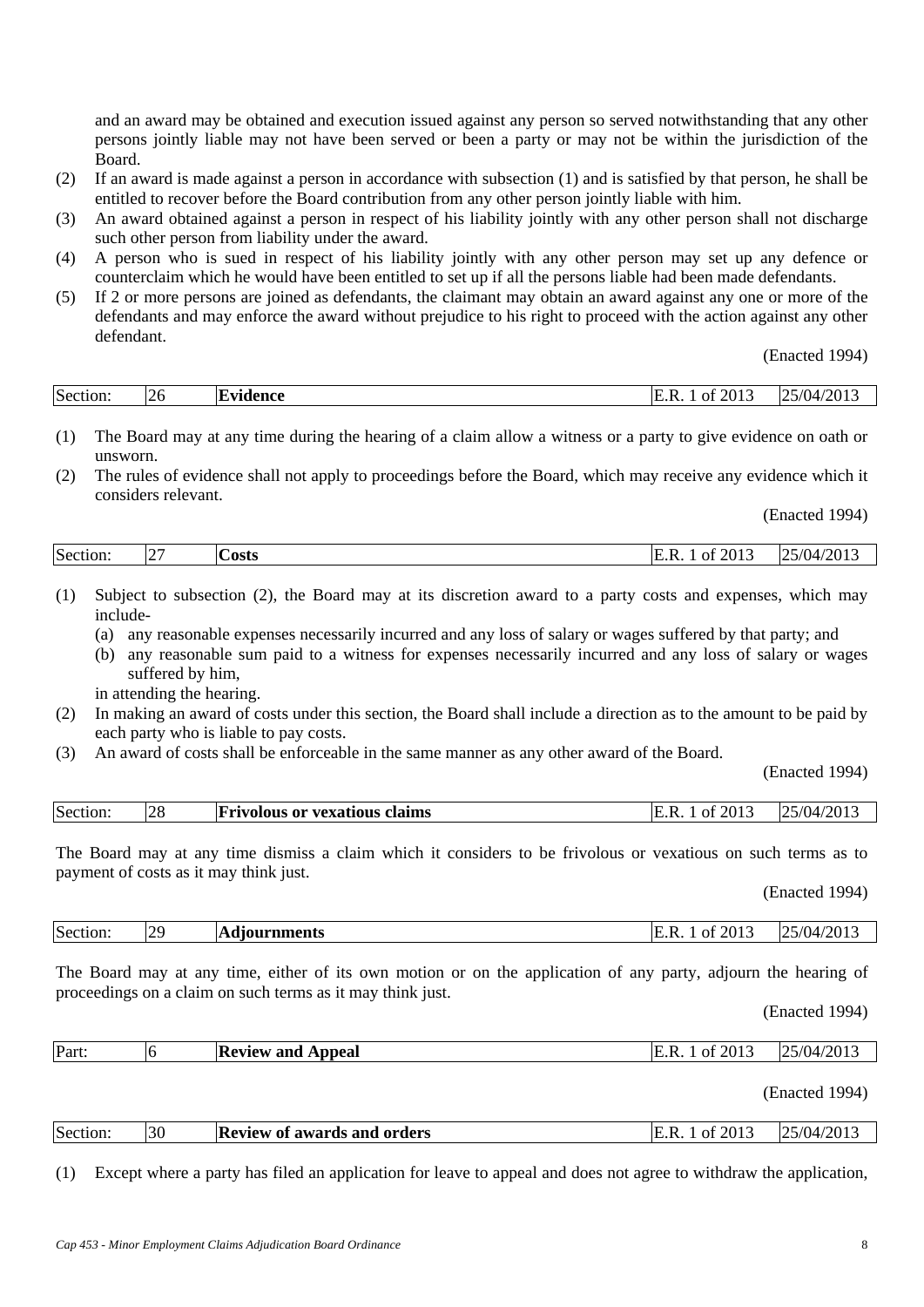an adjudication officer may, within 14 days from the date of an award or order given or made by the Board, review the award or order and on such review may reopen and rehear the claim wholly or in part and may call or hear fresh evidence and may confirm, vary or reverse the previous award or order.

- (2) The power conferred by subsection (1) may be exercised-
	- (a) by an adjudication officer of his own motion, by notice in writing to all parties;

(b) on the application of a party within 7 days, by notice in the form specified by the registrar to all other parties.

(3) The exercise of the power conferred by subsection (1) shall not operate as a bar to an appeal by a party against the award or order or against the determination of the review.

- (4) On the application of a party for a review under this section, the adjudication officer, having regard to the possibility of assets which may be available to satisfy an award being disposed of to the prejudice of any party, may make such order regarding payment into the Board, giving of security or otherwise as he may think just.
- (5) An adjudication officer may transfer the hearing and consideration of a review to another adjudication officer who shall have all the powers and functions he would have if he had originally heard the claim and had prepared the record of proceedings.

(Enacted 1994)

| Section: | l on point of law<br>Appeal | 2013<br>O<br> | /2013<br>$^{\prime}$ (04.<br>$\bigcap E$ .<br>.<br>. |
|----------|-----------------------------|---------------|------------------------------------------------------|

- (1) Any party who is aggrieved by a decision of the Board-
	- (a) on any ground involving a question of law alone; or
	- (b) on the ground that the claim was outside the jurisdiction of the Board,

 may, with leave to appeal granted by the Court of First Instance upon application, appeal to the Court of First Instance.

- (2) An application for leave to appeal under this section shall be-
	- (a) in the form specified by the registrar, specifying the ground of the appeal and the reasons in support of such ground; and
	- (b) lodged with the Registrar of the High Court within-
		- (i) 7 days after the date on which the written award or order is served on the aggrieved party; or
		- (ii) such time as may be extended by the Registrar of the High Court on good cause.
- (3) A refusal by the Court of First Instance to grant leave to appeal shall be final.

(Enacted 1994. Amended 25 of 1998 s. 2)

| Section<br><b>Powers of Court of First Instance on appeal</b> |  | /201<br>25/04/1 |
|---------------------------------------------------------------|--|-----------------|
|---------------------------------------------------------------|--|-----------------|

(1) On an appeal for which it has granted leave under section 31, the Court of First Instance may-

- (a) allow the appeal;
- (b) dismiss the appeal; or
- (c) remit the matter to the Board with such directions as it may think fit, which may include a direction to the Board for a new hearing.
- (2) On an appeal for which it has granted leave under section 31, the Court of First Instance may-
	- (a) draw any inference of fact; and
	- (b) make such order as to costs and expenses as it may think fit,
	- but may not-

(i) reverse or vary any determination made by the Board on questions of fact; or

- (ii) receive further evidence.
- (3) Subject to section 33, the decision of the Court of First Instance shall be final.

(Enacted 1994. Amended 25 of 1998 s. 2)

| Section: | $\sim$ | <b>Appeal to Court of Appeal</b> | 2013<br>ΩŤ<br>к. | $5/04/201$ .<br>าร |
|----------|--------|----------------------------------|------------------|--------------------|
|          |        |                                  |                  |                    |

(1) If any party is dissatisfied with a decision of the Court of First Instance on an appeal under section 31, such party may, with leave to appeal granted by the Court of Appeal upon application, appeal to the Court of Appeal.

(2) The Court of Appeal may grant leave to appeal under subsection (1) if it is satisfied that a question of law of general public importance is involved.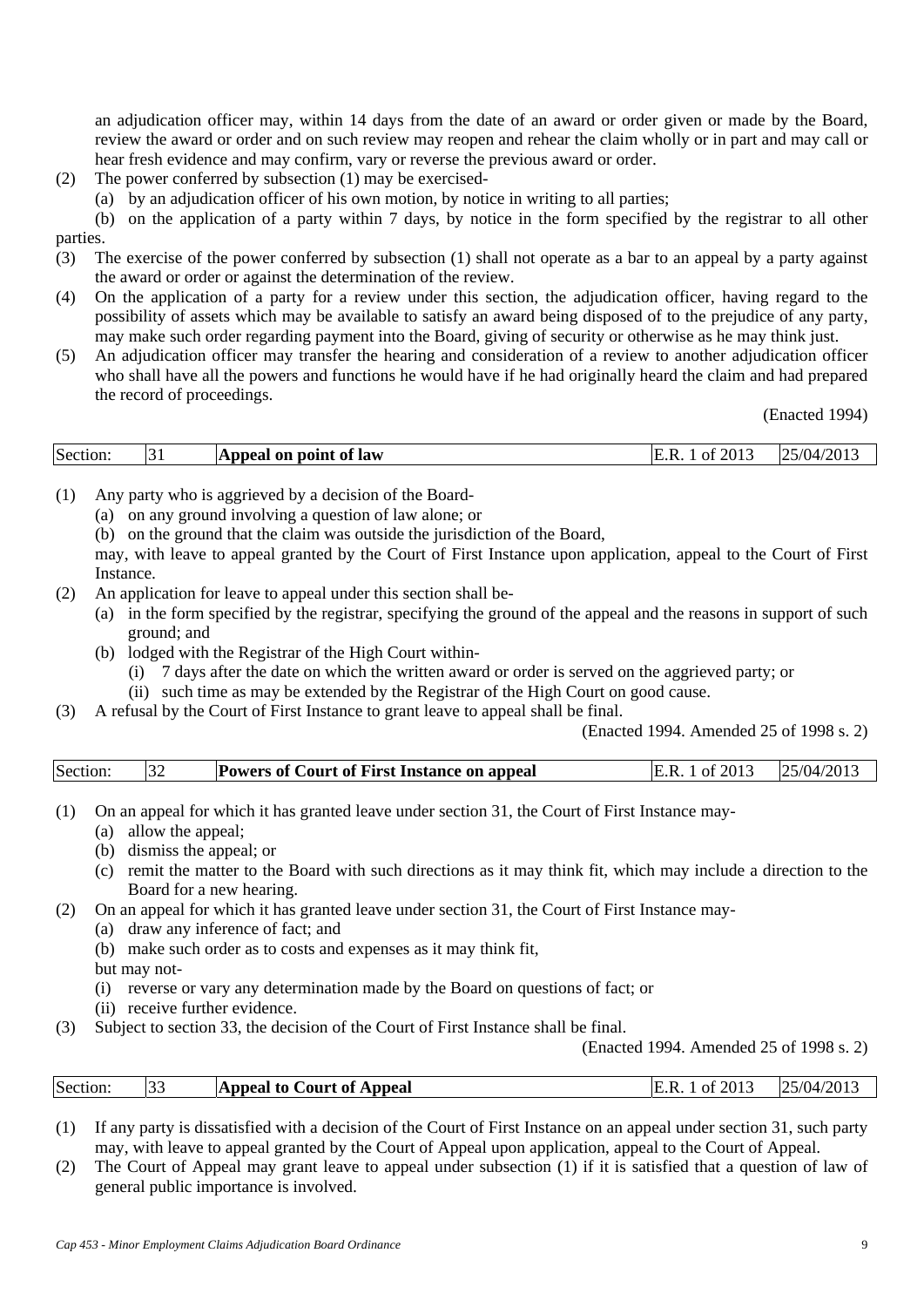- (3) An application for leave to appeal under this section shall be-
	- (a) in the form specified by the Registrar of the High Court, setting out the question of law; and
	- (b) lodged with the Registrar of the High Court within-
		- (i) 7 days after the date of the decision against which the appeal is made; or
		- (ii) such time as may be extended by the Registrar of the High Court on good cause.
- (4) A refusal by the Court of Appeal to grant leave to appeal shall be final.

(Enacted 1994. Amended 25 of 1998 s. 2)

| Section: | 34 | <b>Powers of Court of Appeal on appeal</b> | 201.<br>E.R.<br>0t | 25/04/2013 |
|----------|----|--------------------------------------------|--------------------|------------|

On an appeal for which it has granted leave under section 33, the Court of Appeal may-

- (a) allow the appeal;
- (b) dismiss the appeal; or
- (c) remit the matter to the Board with such directions as it may think fit, which may include a direction to the Board for a new hearing,

and may make such order as to costs as it may think fit.

(Enacted 1994)

| Section: | IJ. | <b>Procedure on appeal</b> | 2013<br>ΩŤ<br>IE.K. | $25/04/201$ . |
|----------|-----|----------------------------|---------------------|---------------|
|          |     |                            |                     |               |

Subject to this Ordinance, an appeal from the Board shall be brought in such manner and shall be subject to such conditions as shall be prescribed.

(Enacted 1994)

| Section: | 36 | <b>Stay of execution on review or appeal</b> | $\degree$ 2013<br>E.R.<br>01 | 25/04/2013 |
|----------|----|----------------------------------------------|------------------------------|------------|
|          |    |                                              |                              |            |

Neither a decision by an adjudication officer to exercise his power of review under section 30 nor the filing of an application for leave to appeal under section 31 or 33 shall operate as a stay of execution of an award or order unless the Board, the Court of First Instance or the Court of Appeal, as the case may be, otherwise orders and any stay of execution may be subject to such conditions as to costs, payment into the Board, the giving of security or otherwise as the Board, the Court of First Instance or the Court of Appeal may think just.

(Enacted 1994. Amended 25 of 1998 s. 2)

| Part: | $-$<br><b>NIC</b><br><b>Miscellaneous</b> | f 2013<br>O1 | /2013<br>$\sqrt{2}$<br>5/04/ |
|-------|-------------------------------------------|--------------|------------------------------|
|       |                                           |              |                              |

(Enacted 1994)

| Section: | $\sim$ | <b>Enforcement of award of Board</b> | f 2013<br>- IE<br>ОŤ | 125/04/2013 |
|----------|--------|--------------------------------------|----------------------|-------------|
|          |        |                                      |                      |             |

An award or order of the Board may be registered, in such manner as may be specified by the Registrar of the District Court, in the District Court and shall, on such registration, become for all purposes a judgment of the District Court and, subject to section 39, may be enforced accordingly, notwithstanding that the amount for which an award or order has been given is not within the jurisdiction of the District Court.

(Enacted 1994)

| Section: | 38 | Interest on claims and awards | 2013<br>ОŤ | /2013<br>1/04 |
|----------|----|-------------------------------|------------|---------------|
|          |    |                               |            |               |

(1) The Board may include in the amount of an award interest at the rate specified in subsection (4) on the whole or any part of the period between the date when the cause of action arose and the date of the award.

(2) The power conferred by subsection (1) may be exercised-

- (a) whether or not interest is expressly claimed;
- (b) at any time after the date of the award if it appears to the Board that the failure to claim or to award interest was through inadvertence; and
- (c) where an award is made against the defendant in his absence.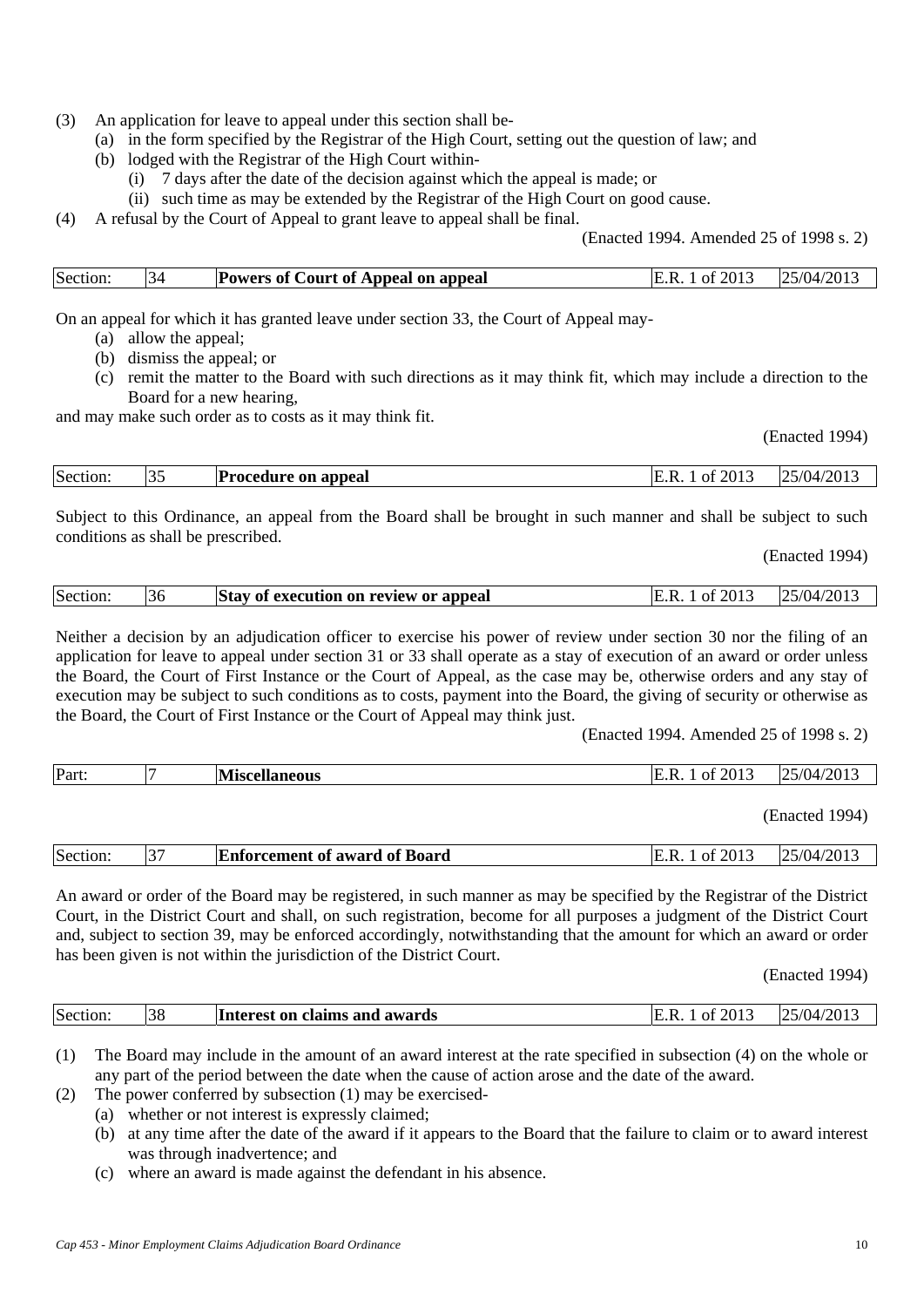- (3) An award shall carry interest at the rate specified in subsection (4) on the aggregate amount thereof, or on such part thereof as for the time being remains unsatisfied, from the date of the award until satisfaction.
- (4) The rate of interest specified for the purpose of subsections (1) and (3) shall be the rate fixed by the Chief Justice by notice in the Gazette under section 50 of the District Court Ordinance (Cap 336).

| Section: | 30 | <b>Payment of award</b> | f 2013<br>IE.R.<br>0Ť | 25/04/2013 |
|----------|----|-------------------------|-----------------------|------------|

In a joint or representative claim the amount of an award shall be paid to the claimants or persons represented in such amount and manner as the Board may think fit.

(Enacted 1994)

| Section. | 40 | $\sim$ unity<br> | 2013<br>Ω1 | /2013<br>$\sqrt{2}$<br>1 I 4 |
|----------|----|------------------|------------|------------------------------|
|          |    |                  |            |                              |

- (1) In the performance of any function under this Ordinance, an adjudication officer has the same privileges and immunities as a judge of the Court of First Instance in civil proceedings in that court.
- (2) A witness before the Board shall be entitled to the same privileges and immunities as if he were a witness in civil proceedings in the Court of First Instance.

(Enacted 1994. Amended 25 of 1998 s. 2)

| Section: | 14 <sub>1</sub> | σœ<br>tancac | $  -$<br>2013<br>Έ.<br>ΩŤ<br> | /04/2013<br>- 22 J |
|----------|-----------------|--------------|-------------------------------|--------------------|
|          |                 |              |                               |                    |

- (1) Any person who by threats, persuasion or otherwise induces a witness or a party not to give evidence in any hearing before the Board commits an offence.
- (2) Any person who, in a hearing before the Board-
	- (a) uses a threatening or insulting expression to or concerning or in the presence of the adjudication officer; or
	- (b) behaves in an insulting manner or wilfully interrupts the hearing,

commits an offence.

- (3) Any person who, without reasonable cause, fails to comply with an order under section 17(2) to produce any document, record, book of account or other exhibit commits an offence.
- (4) Any person who commits an offence under subsection (1), (2) or (3) shall be liable to a fine at level 3 and to imprisonment for 6 months.
- (5) A prosecution for an offence under subsection (3) may be brought in the name of the Commissioner and may be commenced and conducted by any officer of the Labour Department authorized in that behalf in writing by the **Commissioner**
- (6) Nothing in this section shall derogate from the power of the Secretary for Justice in respect of the prosecution of criminal offences. (Amended L.N. 362 of 1997)

(Amended E.R. 1 of 2013) (Enacted 1994)

| <b>Chief</b><br>Section:<br>$\left\langle 201 \right\rangle$<br><i>i</i> Justice mav make rules l<br>ΩŤ<br>142 |  |  | /2013<br>5/04 |
|----------------------------------------------------------------------------------------------------------------|--|--|---------------|
|----------------------------------------------------------------------------------------------------------------|--|--|---------------|

The Chief Justice may make rules-

(a) regulating the procedure for-

- (i) applying for review, and the hearing of such applications, under section 30;
- (ii) applying for leave to appeal, and the hearing of such applications, under sections 31 and 33;
- (iii) the hearing of appeals under sections 32 and 34;
- (b) regulating the transfer of proceedings to the Labour Tribunal;
- (c) providing for matters of procedure which are not provided for in this Ordinance;
- (d) prescribing anything which is to be or may be prescribed;
- (e) prescribing the fees and costs applicable to proceedings in the Board;
- (f) generally for the better carrying out of the provisions of this Ordinance.

(Enacted 1994)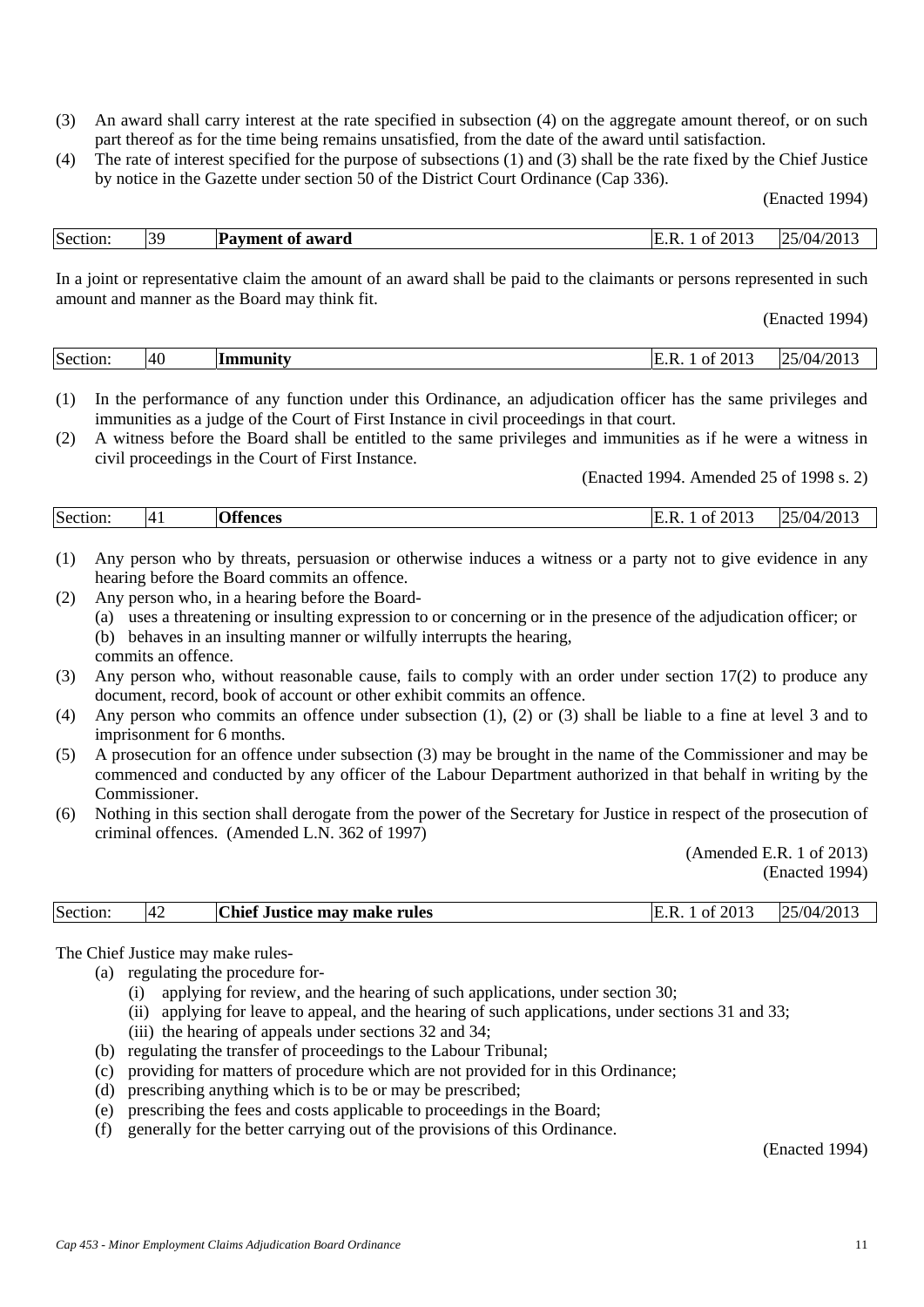| 1001<br>21ء<br>$\overline{\phantom{a}}$<br>. 14 |  | Section: | ᠇᠊ | generally<br>rocedure s<br>ли | $201$ .<br>Ωt<br>R |  |
|-------------------------------------------------|--|----------|----|-------------------------------|--------------------|--|
|-------------------------------------------------|--|----------|----|-------------------------------|--------------------|--|

Where no provision is made by this Ordinance or rules made under section 42, the practice and procedure in the Board shall be such as the Board may determine, either generally or in any particular proceeding. (Enacted 1994)

| Section:  | 44              | (Omitted as spent-E.R. 1 of 2013) | E.R. 1 of 2013 | 25/04/2013 |
|-----------|-----------------|-----------------------------------|----------------|------------|
|           |                 |                                   |                |            |
| Section:  | 45              | (Repealed 80 of 1997 s. 102)      |                | 30/06/1997 |
|           |                 |                                   |                |            |
| Section:  | 46              | (Omitted as spent-E.R. 1 of 2013) | E.R. 1 of 2013 | 25/04/2013 |
|           |                 |                                   |                |            |
| Section:  | 47              | (Omitted as spent-E.R. 1 of 2013) | E.R. 1 of 2013 | 25/04/2013 |
|           |                 |                                   |                |            |
| Section:  | 48              | (Omitted as spent-E.R. 1 of 2013) | E.R. 1 of 2013 | 25/04/2013 |
|           |                 |                                   |                |            |
| Section:  | 49              | (Omitted as spent-E.R. 1 of 2013) | E.R. 1 of 2013 | 25/04/2013 |
|           |                 |                                   |                |            |
| Section:  | 50              | (Omitted as spent—E.R. 1 of 2013) | E.R. 1 of 2013 | 25/04/2013 |
|           |                 |                                   |                |            |
| Section:  | $\overline{51}$ | (Omitted as spent-E.R. 1 of 2013) | E.R. 1 of 2013 | 25/04/2013 |
|           |                 |                                   |                |            |
| Section:  | 52              | (Omitted as spent-E.R. 1 of 2013) | E.R. 1 of 2013 | 25/04/2013 |
|           |                 |                                   |                |            |
| Section:  | 53              | (Omitted as spent-E.R. 1 of 2013) | E.R. 1 of 2013 | 25/04/2013 |
|           |                 |                                   |                |            |
| Section:  | 54              | (Omitted as spent-E.R. 1 of 2013) | E.R. 1 of 2013 | 25/04/2013 |
|           |                 |                                   |                |            |
| Section:  | $\overline{55}$ | (Omitted as spent—E.R. 1 of 2013) | E.R. 1 of 2013 | 25/04/2013 |
|           |                 |                                   |                |            |
| Section:  | 56              | (Omitted as spent—E.R. 1 of 2013) | E.R. 1 of 2013 | 25/04/2013 |
|           |                 |                                   |                |            |
| Schedule: |                 | <b>Schedule</b>                   | E.R. 1 of 2013 | 25/04/2013 |
|           |                 |                                   |                |            |

[sections 5, 6, 8, 10 & 19]

## **Jurisdiction of the Minor Employment Claims Adjudication Board**

Subject to any provision in this Ordinance (including section 7), the Board shall have jurisdiction to inquire into, hear and determine a claim-